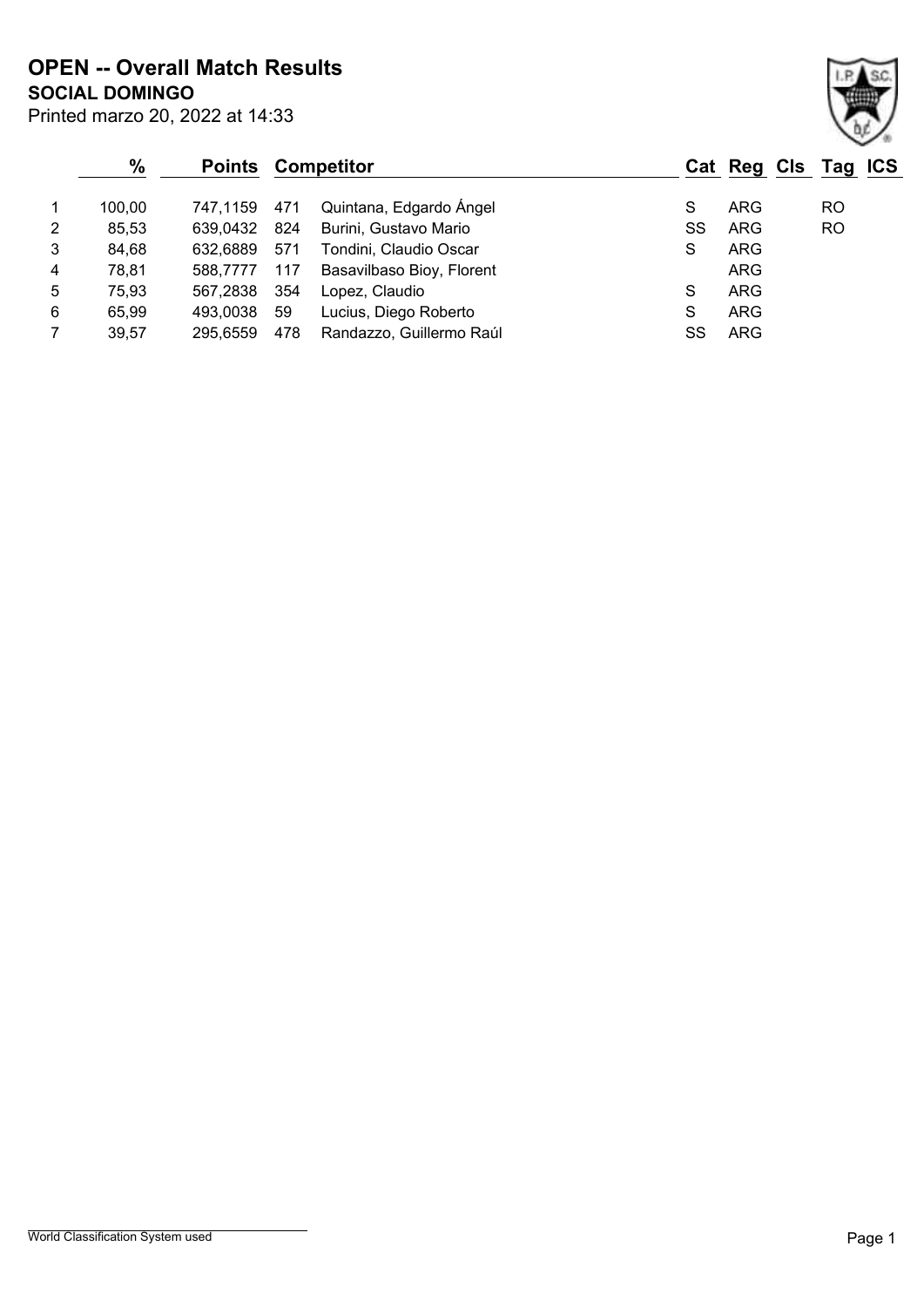**SOCIAL DOMINGO PRODUCTION -- Overall Match Results**

| <b>SOCIAL DOMINGO</b>           |  |
|---------------------------------|--|
| Printed marzo 20, 2022 at 14:33 |  |

|                | $\frac{0}{0}$ | <b>Points</b> |      | <b>Competitor</b>                |               | Cat Reg Cls Tag ICS |            |  |
|----------------|---------------|---------------|------|----------------------------------|---------------|---------------------|------------|--|
| 1              | 100,00        | 667,6971      | 1086 | Lojo, Luciana Trinida            | L             | <b>ARG</b>          |            |  |
| $\overline{2}$ | 99,29         | 662,9608      | 538  | Seifert, Sebastián Ariel         |               | <b>ARG</b>          | <b>RO</b>  |  |
| 3              | 96,47         | 644,1493      | 134  | Borges, Walter Santiago          | S             | <b>ARG</b>          |            |  |
| 4              | 92,74         | 619,2546      | 107  | Baigorria, Omar Horacio          | $\mathbf S$   | <b>ARG</b>          | <b>RO</b>  |  |
| 5              | 92,23         | 615,8444      | 322  | Judez Rivas, Juan Cruz           |               | <b>ARG</b>          | <b>RO</b>  |  |
| 6              | 90,94         | 607,1996      | 1111 | Lotero, Brian Emanuel            |               | <b>ARG</b>          | <b>NOV</b> |  |
| 7              | 88,03         | 587,8045      | 1088 | Miguel, Pablo Maximilia          |               | <b>ARG</b>          |            |  |
| 8              | 86,10         | 574,8976      | 419  | Obertello, Daniel Héctor         | $\mathbf S$   | <b>ARG</b>          |            |  |
| 9              | 83,64         | 558,4435      | 172  | Ces, Christian Danie             |               | <b>ARG</b>          | <b>RO</b>  |  |
| 10             | 82,27         | 549,3107      | 460  | Pires Apolonia, Germán Antonio   |               | <b>ARG</b>          |            |  |
| 11             | 82,11         | 548,2495      | 57   | Da Silva Llugdar, Ismael Elí-as  | ${\mathsf S}$ | <b>ARG</b>          |            |  |
| 12             | 79,67         | 531,9771      | 1248 | Ortiz, Facundo Maximil           |               | <b>ARG</b>          |            |  |
| 13             | 79,25         | 529,1659      | 85   | Angio, Mariano Antonio           |               | <b>ARG</b>          |            |  |
| 14             | 78,98         | 527,3488      | 449  | Pato, Pablo Julián               |               | <b>ARG</b>          |            |  |
| 15             | 78,61         | 524,8802      | 1054 | Cavia, Miguel                    |               | <b>ARG</b>          |            |  |
| 16             | 78,23         | 522,3065      | 355  | López, Jorge Alberto             | ${\mathsf S}$ | <b>ARG</b>          | <b>RO</b>  |  |
| 17             | 76,97         | 513,9466      | 555  | Spano, Mariano Pablo             |               | <b>ARG</b>          |            |  |
| 18             | 76,80         | 512,7692      | 474  | Rachich Kildegaard, Pablo Hernán |               | <b>ARG</b>          |            |  |
| 19             | 74,92         | 500,2503      | 1174 | Jordan, Hugo                     | S             | <b>ARG</b>          | <b>RO</b>  |  |
| 20             | 73,84         | 493,0130      | 1196 | Ramirez, Fernando Gabrie         |               | <b>ARG</b>          |            |  |
| 21             | 73,70         | 492,0812      | 1303 | Tejerina, Eduardo Martin         |               | <b>ARG</b>          |            |  |
| 22             | 72,78         | 485,9593      | 477  | Ramos, Daniel Omar               | ${\mathsf S}$ | <b>ARG</b>          |            |  |
| 23             | 71,93         | 480,2765      | 1185 | Kwon, Ki Hwan                    |               | <b>ARG</b>          |            |  |
| 24             | 69,32         | 462,8300      | 241  | Fava, Leopoldo Luis              | $\mathbf S$   | <b>ARG</b>          | <b>RO</b>  |  |
| 25             | 69,30         | 462,7437      | 699  | Heusinger, Carlos Valentin       |               | <b>ARG</b>          | <b>RO</b>  |  |
| 26             | 66,49         | 443,9807      | 114  | Bareiro, Andrea Celeste          | L             | <b>ARG</b>          |            |  |
| 27             | 65,16         | 435,1047      | 165  | Castro, Mariano Oscar            |               | <b>ARG</b>          |            |  |
| 28             | 64,17         | 428,4320      | 1416 | Arakaki, Luis Alberto            |               | <b>ARG</b>          |            |  |
| 29             | 62,72         | 418,7812      | 1742 | Valcarcel, Carlos                |               | <b>ARG</b>          | <b>CUR</b> |  |
| 30             | 61,85         | 412,9657      | 214  | Delgado, Diego Ricardo           |               | <b>ARG</b>          |            |  |
| 31             | 61,11         | 408,0171      | 626  | Castia, Paola Alejandra          | L             | <b>ARG</b>          |            |  |
| 32             | 60,90         | 406,6581      |      | 1711 D'Uva, Javier Alfonso       |               | <b>ARG</b>          |            |  |
| 33             | 60,86         | 406,3501      | 1552 | Tarducci, Rodrigo Ezequie        |               | <b>ARG</b>          |            |  |
| 34             | 60,29         | 402,5856      | 616  | Perez, Miguel Angel              | SS            | <b>ARG</b>          |            |  |
| 35             | 59,73         | 398,8103      | 1222 | Obljubek, Santiago               |               | <b>ARG</b>          | <b>CUR</b> |  |
| 36             | 58,28         | 389,1406      | 1578 | Tessitore, Sebastian             |               | <b>ARG</b>          |            |  |
| 37             | 57,59         | 384,5580      | 1643 | Ruggiero Garrido, Marcelo Juan   |               | <b>ARG</b>          |            |  |
| 38             | 57,45         | 383,5932      | 1225 | Speranza, Sebastian Alejo        |               | <b>ARG</b>          |            |  |
| 39             | 56,35         | 376,2561      | 1585 | Hay Chaia, Matias                |               | <b>ARG</b>          |            |  |
| 40             | 55,56         | 370,9539      | 1227 | Raffo, Martin Alberto            |               | <b>ARG</b>          |            |  |
| 41             | 55,20         | 368,5505      | 33   | Fink, Claudia                    | L             | <b>ARG</b>          |            |  |
| 42             | 54,71         | 365,3088      | 1485 | Alvarez Berro, Aditardo Cesar    | SS            | <b>ARG</b>          |            |  |
| 43             | 53,12         | 354,6762      | 157  | Carmona, Hugo Deonelo            | SS            | <b>ARG</b>          |            |  |
| 44             | 51,66         | 344,9161      | 611  | Troncoso, Camilo Horacio         | SS            | <b>ARG</b>          | <b>NOV</b> |  |
| 45             | 51,46         | 343,5755      | 619  | Fiorese, Daniel Pedro            | SS            | <b>ARG</b>          | RO.        |  |
| 46             | 49,18         | 328,3912      | 1148 | He, Chongfang                    |               | <b>ARG</b>          | <b>NOV</b> |  |
| 47             | 48,17         | 321,6487      | 1282 | Laneve, Dante Miguel             | S             | <b>ARG</b>          |            |  |
| 48             | 46,70         | 311,8440      | 1708 | Garcia, Adrian Mario             | SS            | <b>ARG</b>          | <b>CUR</b> |  |
|                |               |               |      |                                  |               |                     |            |  |

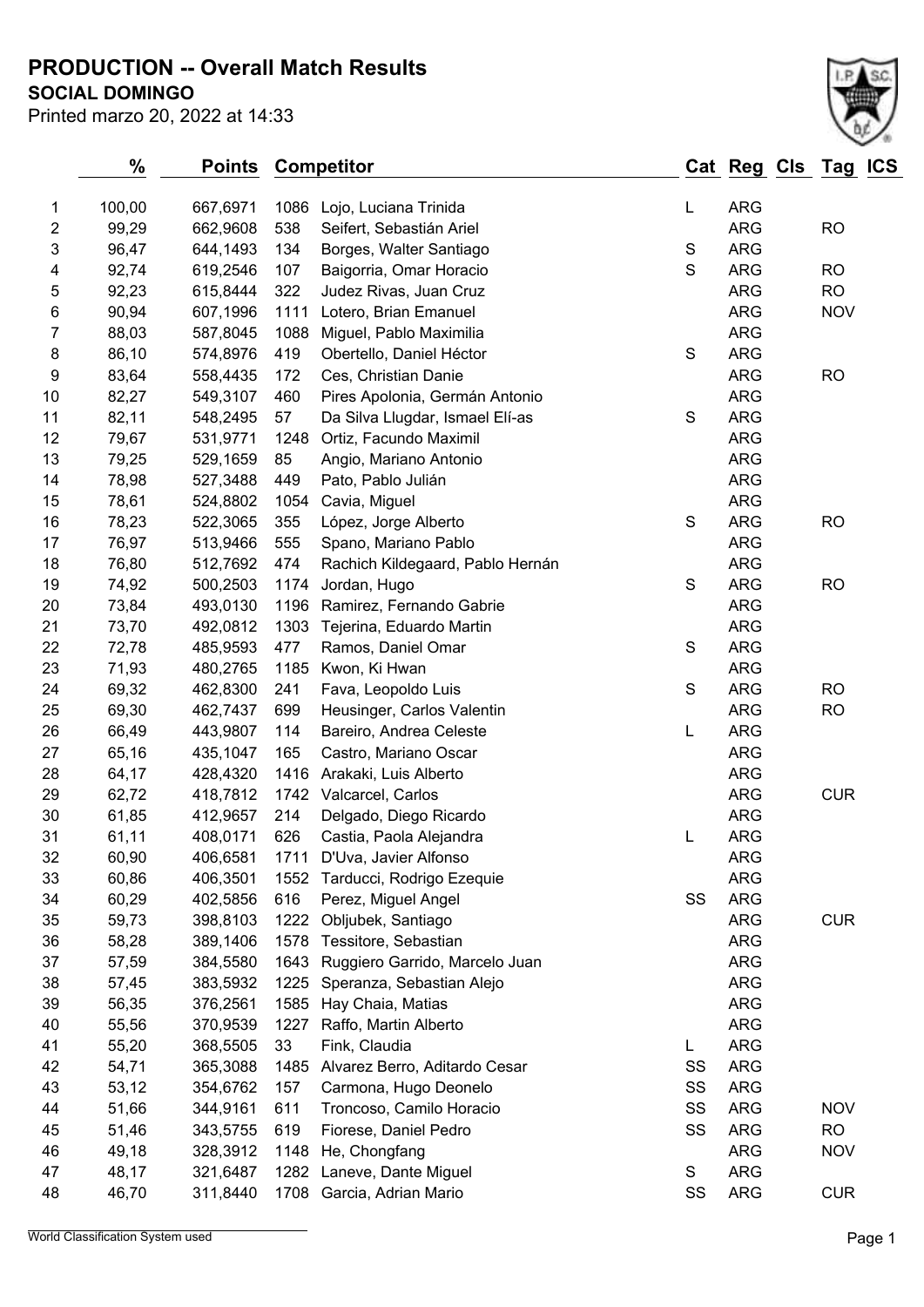Printed marzo 20, 2022 at 14:33 **SOCIAL DOMINGO PRODUCTION -- Overall Match Results**

|    | %     | <b>Points</b> |      | <b>Competitor</b>            |    | Cat Reg Cls Tag ICS |            |  |
|----|-------|---------------|------|------------------------------|----|---------------------|------------|--|
| 49 | 45,47 | 303,5856      | 1666 | Saleh, Mouhamad              |    | <b>ARG</b>          |            |  |
| 50 | 44,52 | 297,2697      | 808  | Nicolini, Diego Antonio      |    | <b>ARG</b>          | <b>RO</b>  |  |
| 51 | 44,11 | 294,5065      | 1634 | Gasparini, Gustavo           |    | <b>ARG</b>          | <b>CUR</b> |  |
| 52 | 43,41 | 289,8449      |      | 1246 Soriano, Fernando Cesar | SS | <b>ARG</b>          |            |  |
| 53 | 43,08 | 287,6470      |      | 1550 Curto, Martin Ezequiel  |    | <b>ARG</b>          | <b>CUR</b> |  |
| 54 | 42,82 | 285,8995      |      | 1709 Ioras, Sergio Gustavo   | S  | <b>ARG</b>          |            |  |
| 55 | 42,29 | 282,3610      | 1640 | Guerreiro, Jose Marcelo      | S  | <b>ARG</b>          | <b>CUR</b> |  |
| 56 | 37,29 | 248,9980      | 1683 | Quan, Yongxue                | S  | <b>ARG</b>          | <b>CUR</b> |  |
| 57 | 31,59 | 210,9294      | 1551 | Grillo, Sergio               |    | <b>ARG</b>          | <b>CUR</b> |  |
| 58 | 31,37 | 209,4833      | 1679 | Lavin, Carlos Hugo           | S  | <b>ARG</b>          |            |  |
| 59 | 30,37 | 202,7986      | 1197 | Carucci, Vicente             | S  | <b>ARG</b>          | <b>CUR</b> |  |
| 60 | 13,60 | 90,8081       | 687  | Saracco, Enrique Walter      | S  | <b>ARG</b>          |            |  |
| 61 | 1,05  | 6,9875        | 415  | Nicora, Carlos Amadeo        |    | <b>ARG</b>          | <b>RO</b>  |  |
|    |       |               |      |                              |    |                     |            |  |

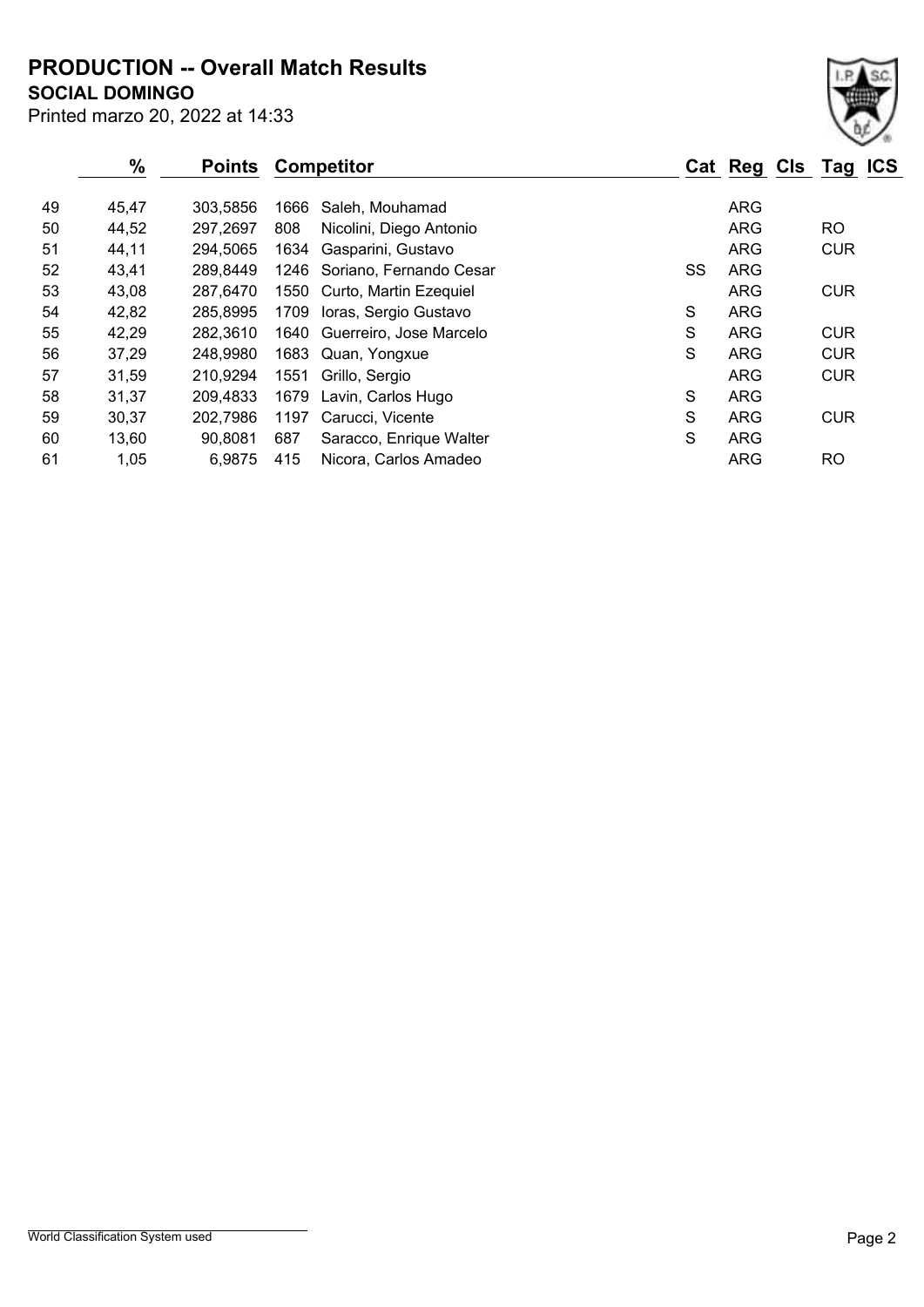**SOCIAL DOMINGO PRODUCTION OPTICS -- Overall Match Results**

|   | $\%$   | <b>Points</b> | <b>Competitor</b> |                           | Cat Reg Cls Tag ICS |            |  |     |  |
|---|--------|---------------|-------------------|---------------------------|---------------------|------------|--|-----|--|
|   | 100.00 | 752.5499      | 267               | Gashu, Juan Andrés        |                     | <b>ARG</b> |  |     |  |
| 2 | 80,59  | 606.4874      | - 34              | Lojo, Jose Antonio        |                     | <b>ARG</b> |  | RO. |  |
| 3 | 76,33  | 574.4560      | 464               | Ponizio, Lenardo Alberto  |                     | <b>ARG</b> |  |     |  |
| 4 | 69,68  | 524.3399      | 299               | Grimberg, Sergio Daniel   |                     | <b>ARG</b> |  | RO  |  |
| 5 | 68.16  | 512.9597      | 957               | Ortelli, Martín           |                     | <b>ARG</b> |  |     |  |
| 6 | 62.51  | 470.4251      | 1281              | Lifschitz, Daniel Eduardo |                     | ARG        |  |     |  |